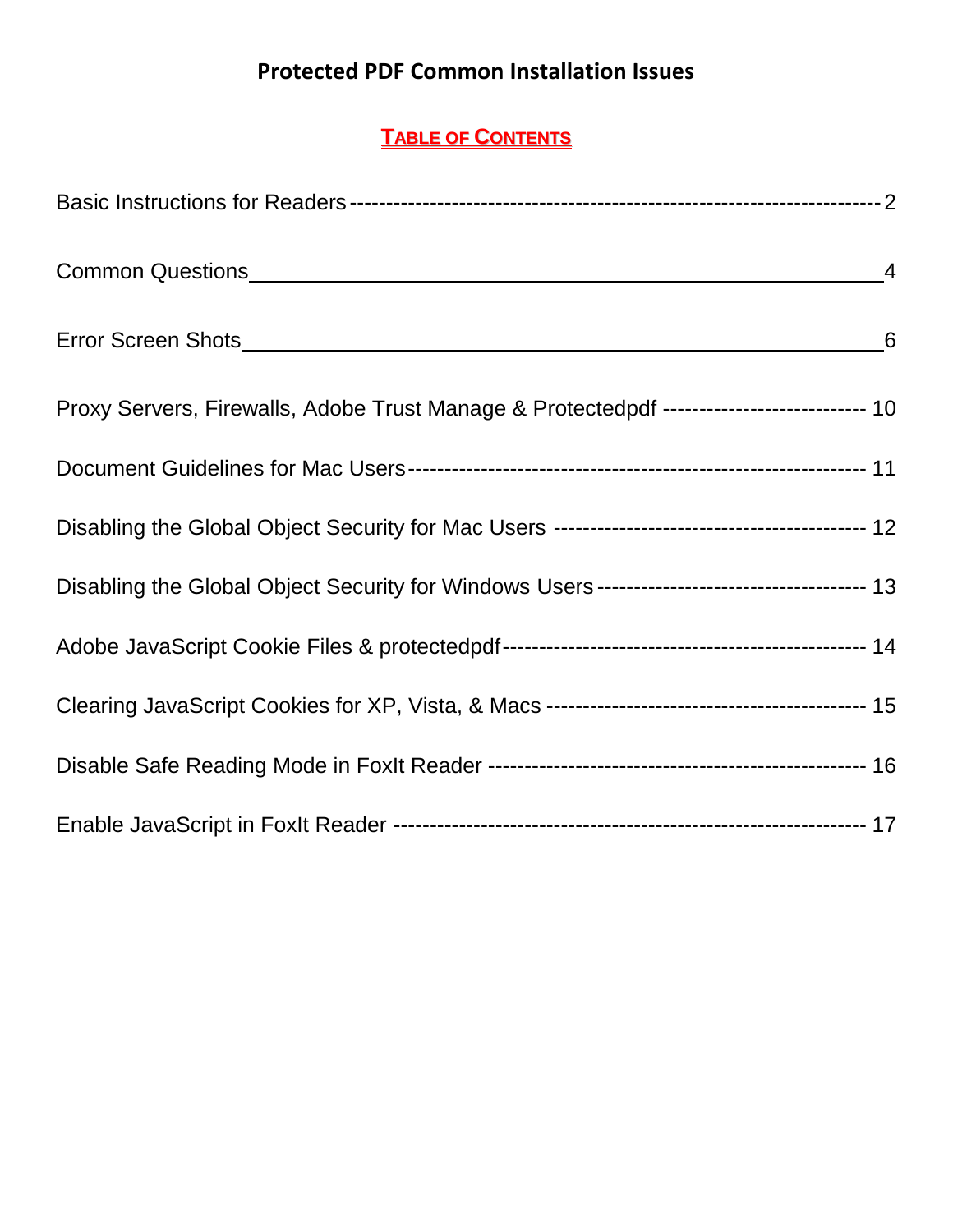# **BASIC INSTRUCTIONS FOR READERS**

There is no software required to view this secure PDF, all that is required is Adobe Reader or Acrobat Pro 6.0.1 or higher. Download a free copy of Adobe Reader here [http://get.adobe.com/reader/.](http://get.adobe.com/reader/)

When you open the PDF, you will be prompted for your Username and Password. Once you have entered the login information, you will have access to the entire PDF document. **The PDF <insert info such as printing restrictions, computer limits, expiration date, and remember credential details>.**

Your computer system will automatically connect to the PDF Protection server to authenticate the username and password you have entered. If your computer system is blocked from running this action you must contact your IT department for technical support.

## **Instructions for configuring the Global Object Security Policy in Adobe:**

- 1. Open Adobe Reader
- 2. From the menu bar, select Edit
- 3. Select Preferences from the list



- 4. On the left-hand sidebar, select JavaScript
- 5. Make sure the "Enable global object security policy" option is unchecked
- 6. Click the OK button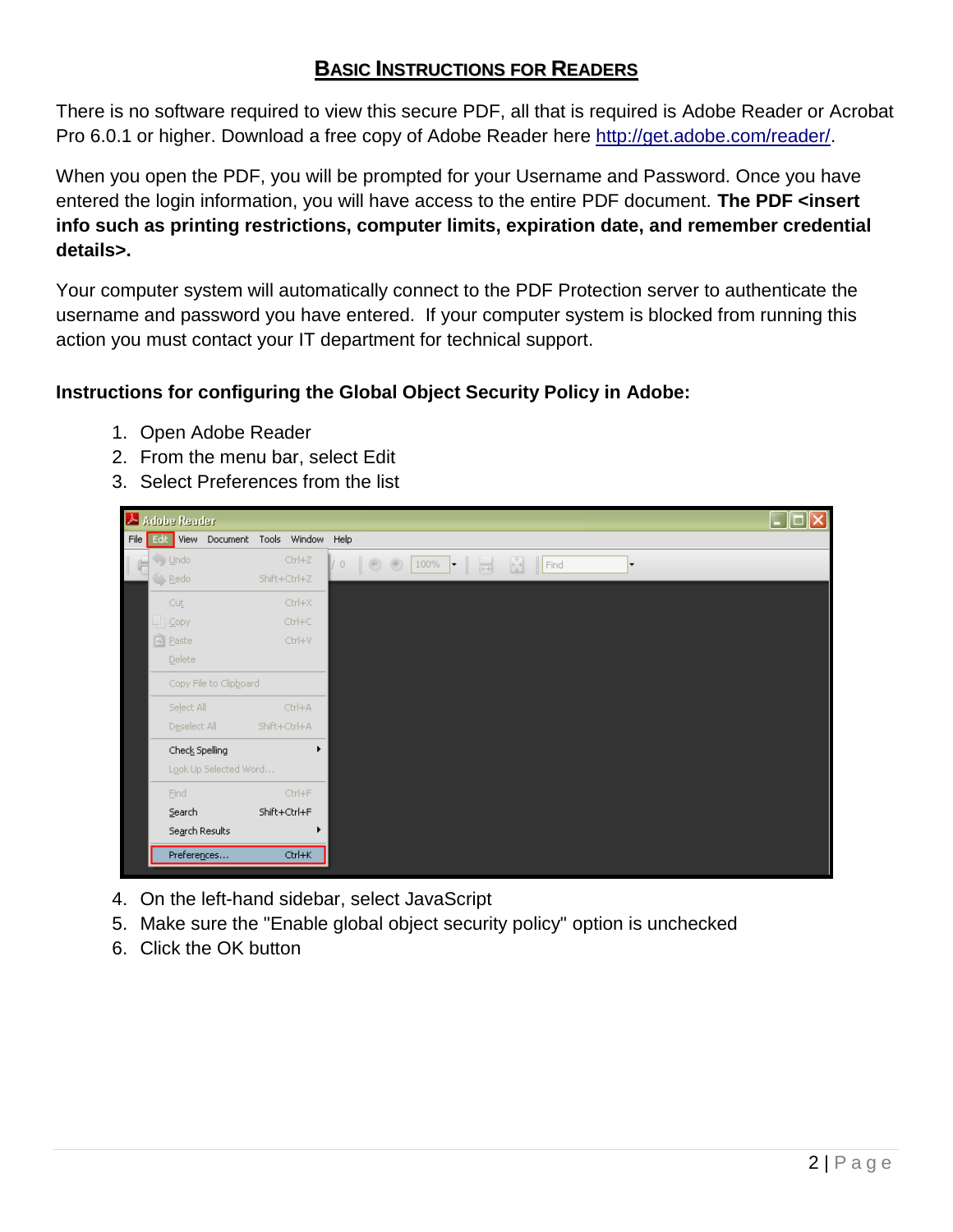| <b>Preferences</b>                                                                                                                                                                                        |                                                                                                                                                                                                                           |                  | ⊠ |
|-----------------------------------------------------------------------------------------------------------------------------------------------------------------------------------------------------------|---------------------------------------------------------------------------------------------------------------------------------------------------------------------------------------------------------------------------|------------------|---|
| Categories:<br>Documents<br>Full Screen<br>General<br>Page Display<br>3D & Multimedia<br>Accessibility<br>Acrobat.com<br>Forms<br>Identity<br>International<br>Internet<br>JavaScript<br>Measuring (2D)   | JavaScript<br>Enable Acrobat JavaScript<br>JavaScript Security<br>Enable menu items JavaScript execution privileges<br>Enable global object security policy<br>JavaScript Debugger<br>Show console on errors and messages | Remove checkmark |   |
| Measuring (3D)<br>Measuring (Geo)<br>Multimedia (legacy)<br>Multimedia Trust (legacy)<br>Reading<br>Search<br>Security<br>Security (Enhanced)<br>Spelling<br>Tracker<br>Trust Manager<br>Units<br>Updater |                                                                                                                                                                                                                           |                  |   |
|                                                                                                                                                                                                           |                                                                                                                                                                                                                           | Cancel<br>OK     |   |

- 7. Close Adobe
- 8. Re-open the document

## **Please Note: The Global Object Security settings must be changed before opening the document for the 1st time**

## **Instructions for Un-locking your documents:**

- 1. Open the PDF, enter the username and password you were provided.
- 2. Two security warnings will come up, the 1<sup>st</sup> is to inform you that you will be communicating with our server and the 2<sup>nd</sup> informs you that our server is sending a response back
- 3. You must click "Allow" on both warnings
- 4. Check the box "Remember my action for this site" if you want to always allow the communications for this site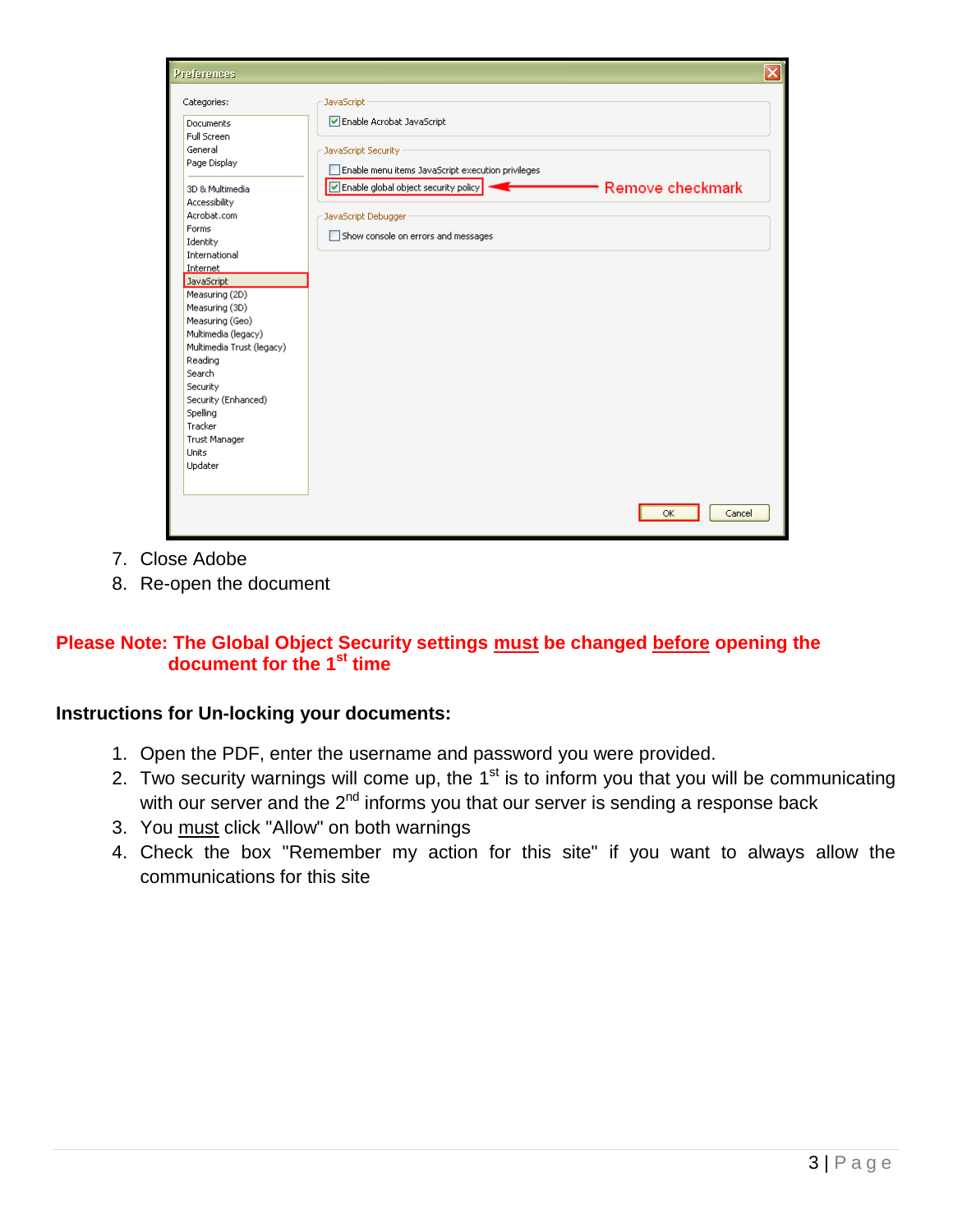# **COMMON QUESTIONS**

### **Are my protectedpdf documents compatible with the iPad?**

#### **Subject Line: Compatibility with the iPad**

We are waiting for Apple to support embedded JavaScript within Preview. Many PDF viewers now support this aspect of the PDF standard (e.g. Adobe Reader, Foxit Reader, Nitro PDF) and we rely on it to implement various aspects of our products.

Unfortunately at this time you will not be able to use any handheld device to unlock and view protectedpdf files.

### **Are my protectedpdf documents compatible with eReaders?**

#### **Subject Line: Compatibility with the Barnes & Noble Nook, Amazon Kindle and Sony eReader**

Portable readers, have proprietary software rather than Adobe Reader which is required, and therefore are unable to process protectedpdf documents. If the device does have Adobe Reader, it's not the full version and therefore does not have full Acrobat JavaScript support, which is required to process our document unlocks.

#### **If the reader is receiving the message: "This document requires global security policy to be disabled." What do I do?**

This error can occur in Adobe Reader Acrobat version 8.0 or later. To correct the problem, please do the following:

- a. Open Adobe Reader/Acrobat.
- b. Select Edit > Preferences from the menu.
- c. Select the JavaScript section.
- d. Ensure that "Enable global security policy" is unchecked.
- e. Click OK.
- f. Re-open your PDF.

**The reader has received both error message 005 and 064 resulting in the document closing. These errors are a result of the reader not disabling the global security policy. The reader will need to follow these steps before opening the document again:**

- Open Adobe Reader/Acrobat.
- Select Edit > Preferences from the menu.
- Select the JavaScript section.
- Ensure that "Enable global security policy" is unchecked.
- Click OK.
- Re-open your PDF.

#### **Receiving the message: "Your security settings don't allow access to the protectedpdf server. You must allow access to the server. Message code: 057"**

This usually indicates that the site for the protectedpdf server has been added to the set of disallowed sites for Adobe. Below are instructions for resolving this problem in Adobe Reader / Acrobat version 8 (other versions may use slightly different terminology).

- Open up Reader / Acrobat
- Select Edit > Preferences from the menu
- In the dialogue that comes up, choose Trust Manager on the left
- In the middle box on the right (Internet Access from PDF files outside the web browser), select Change Settings
- In the box labeled My Web Sites, check to see if protectedpdf.com is listed
- If so, select it, then select Allow Access from the bottom of the screen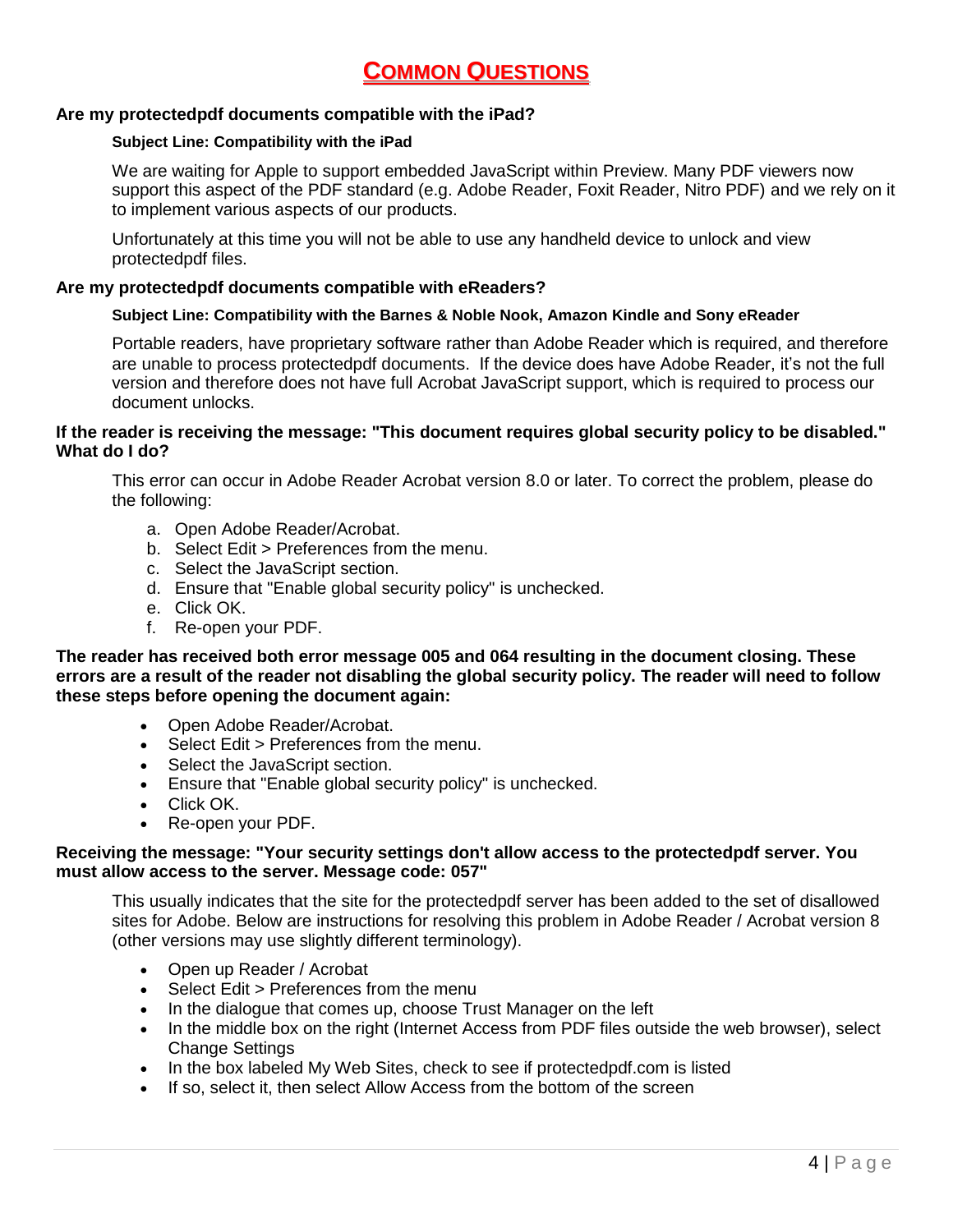### **Receiving the message: "Invalid credentials."**

This error occurs when your login and password are not recognized. Please verify that you entered the correct login and password and try again. If this problem persists, contact the publisher for further support.

### **Receiving a message saying the file is corrupt or damaged.**

This problem normally occurs when viewing PDFs with older versions of Adobe Acrobat/Reader. Please ensure you are viewing your PDF with Adobe Reader/Acrobat version 6.0 or later. You can check your version by opening Adobe, and selecting Help > About Adobe Reader/Acrobat.

#### **When I start typing my login credentials into a protectedpdf document, I receive an informational popup stating that "Adobe Reader does not save the data that you enter into the form fields. ..."**

Protectedpdf requires that you enter your login credentials in order to unlock the document. You can just click on "OK" to continue. You can also check the "Do not show this message again" option to avoid future warnings.

#### **Why do I need to have an Internet connection in order to unlock my protectedpdf document?**

In order to verify that you are the intended recipient of the document, you need to be online to unlock the document. Some documents are then allowed to be viewed offline for a time that has been predetermined by your publisher. During offline access, you will no longer need and Internet connection.

#### **What information is transmitted when I unlock a protectedpdf document?**

Your login credentials and the documents id are securely transmitted to a protectedpdf server in order to verify that you are the intended recipient of the document and that your credentials are valid. These credentials are encrypted to protected them during transmission.

#### **Does protectedpdf store a cookie?**

Yes, in order to identify your computer amongst other computers, protectedpdf does store an Adobe Acrobat cookie which only contains a random key. This cookie behaves similarly to Internet browser cookies but are stored and managed separately from your Internet browser cookies.

### **I am having problems unlocking a protectedpdf document, what should I do?**

Ensure that you are currently online with either a dial-up or high-speed connection.

Ensure that you have Adobe Acrobat 6.01 or later. The exact version of an Adobe Acrobat product is displayed in the popup that opens when choosing the "About ..." item in the "Help" menu of the Adobe Acrobat product. If you have an earlier version, you can obtain the latest Adobe Acrobat Reader for free at Adobe's web site:<http://www.adobe.com/>a.

Ensure that you have enabled Acrobat JavaScript in your Adobe Acrobat product. This setting is enabled by default in the factory configuration. To enabled Adobe JavaScript, launch your Adobe Acrobat product and select "Preferences" from the "Edit" menu item. Choose the "JavaScript" item in the preferences popup and place a check in the "Enable Acrobat JavaScript" option.

If you have a software firewall program on your computer, such as Windows Firewall, ZoneAlarm, Norton or McAfee Personal Firewall, then you need to allow your Adobe Acrobat product to communicate with the Internet in order for your document to unlock. If you are not sure how to do this then please contact your software firewall vendor for instructions.

If you have successfully performed all of the above steps are still not able to unlock your protectedpdf document then you should try unlocking the document from a different computer to confirm that the problem is not related to your computer.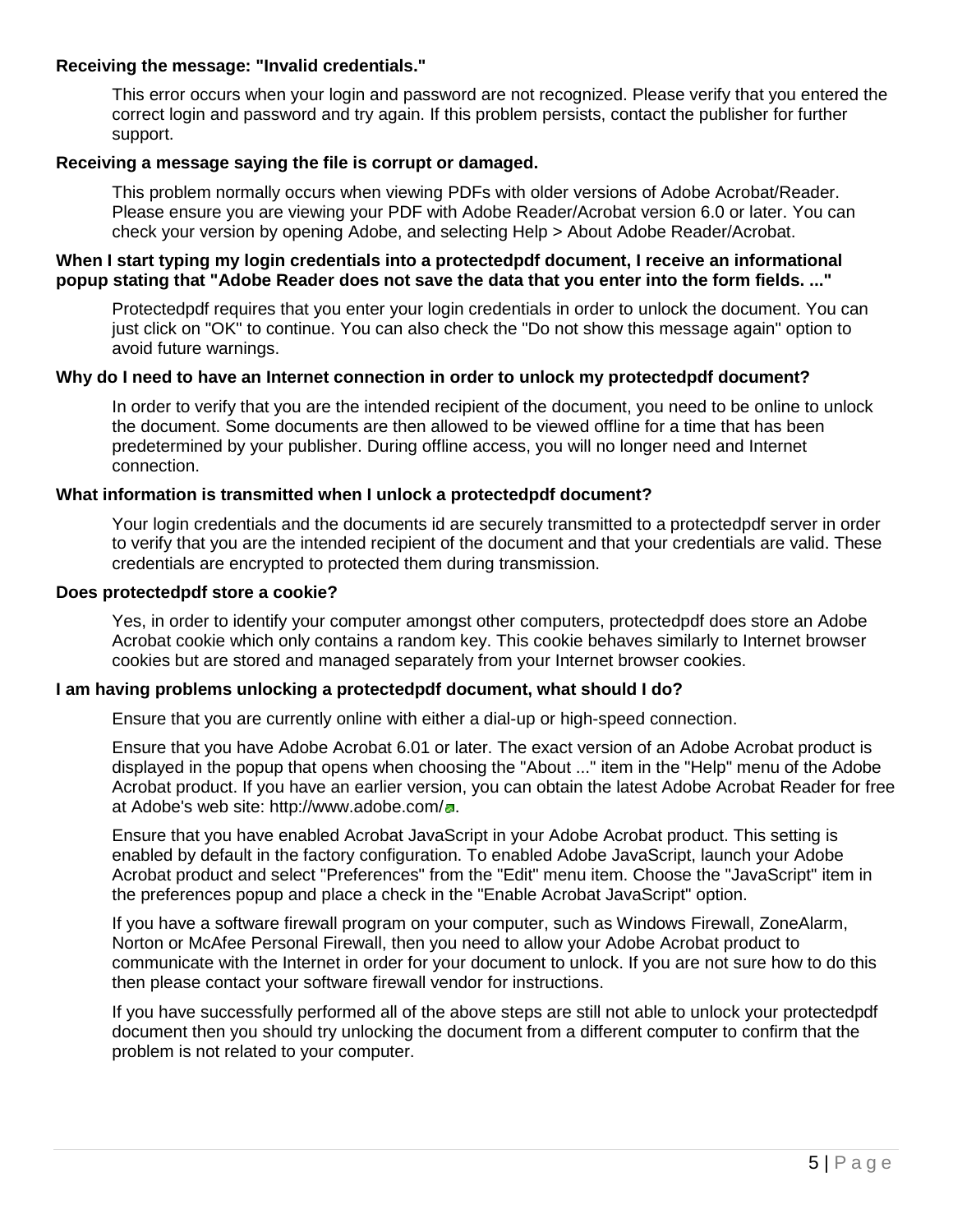# **ERROR SCREEN SHOTS**

This is a very generic error but often is the result of incompatible version of Adobe/Acrobat or a security issue:



The following errors are a result of the global security policy setting in Adobe/Acrobat:



This is error is a result of Reader/Acrobat not being used, the Reader/Acrobat version is corrupted, or an incompatible version of FOXIT, or incompatible version of Reader/Acrobat

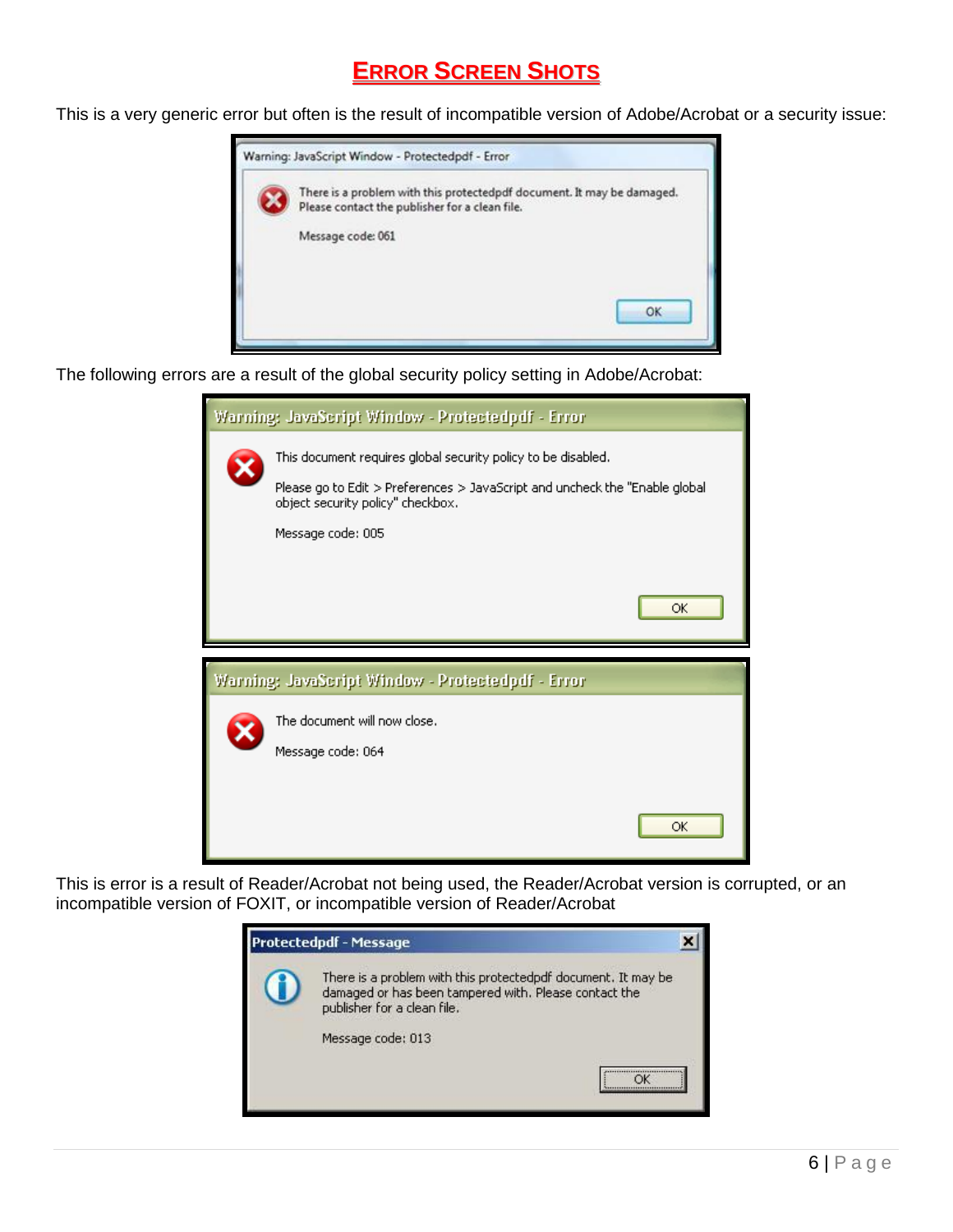This is a result of the communication being blocked within Adobe/Acrobat in the Adobe Trust Manager:



This is the first of 2 pop-ups that the reader will see when unlocking their document. The firs warning lets the reader know they are communicating with the protectedpdf server. They must click allow.

| <b>Security Warning</b>                                                                                                                                                      |
|------------------------------------------------------------------------------------------------------------------------------------------------------------------------------|
| The document is trying to connect to<br>http://protectedpdf.com/v2post/response.aspx?h=2C59190D3475520D43CC3<br>BCC1EC32421E8BE499F&sso=false&v=9.302&t=Reader&j=2_5_3%23FDF |
| If you trust the site, choose Allow. If you do not trust the site, choose Block.                                                                                             |
| Remember my action for this site                                                                                                                                             |
| <b>Block</b><br>Allow<br>Help                                                                                                                                                |

This is the second of 2 pop-ups that the reader will see when unlocking their document. The second warning lets the reader know that the protectedpdf server is sending a response back. They must click allow.

| <b>Security Warning</b>                                                                                                                                                      |
|------------------------------------------------------------------------------------------------------------------------------------------------------------------------------|
| The document is trying to connect to<br>http://protectedpdf.com/v2post/response.aspx?h=2C59190D3475520D43CC3<br>BCC1EC32421E8BE499F&sso=false&v=9.302&t=Reader&j=2_5_3%23FDF |
| If you trust the site, choose Allow. If you do not trust the site, choose Block.                                                                                             |
| Remember my action for this site!                                                                                                                                            |
| Block<br>Help<br>Allow                                                                                                                                                       |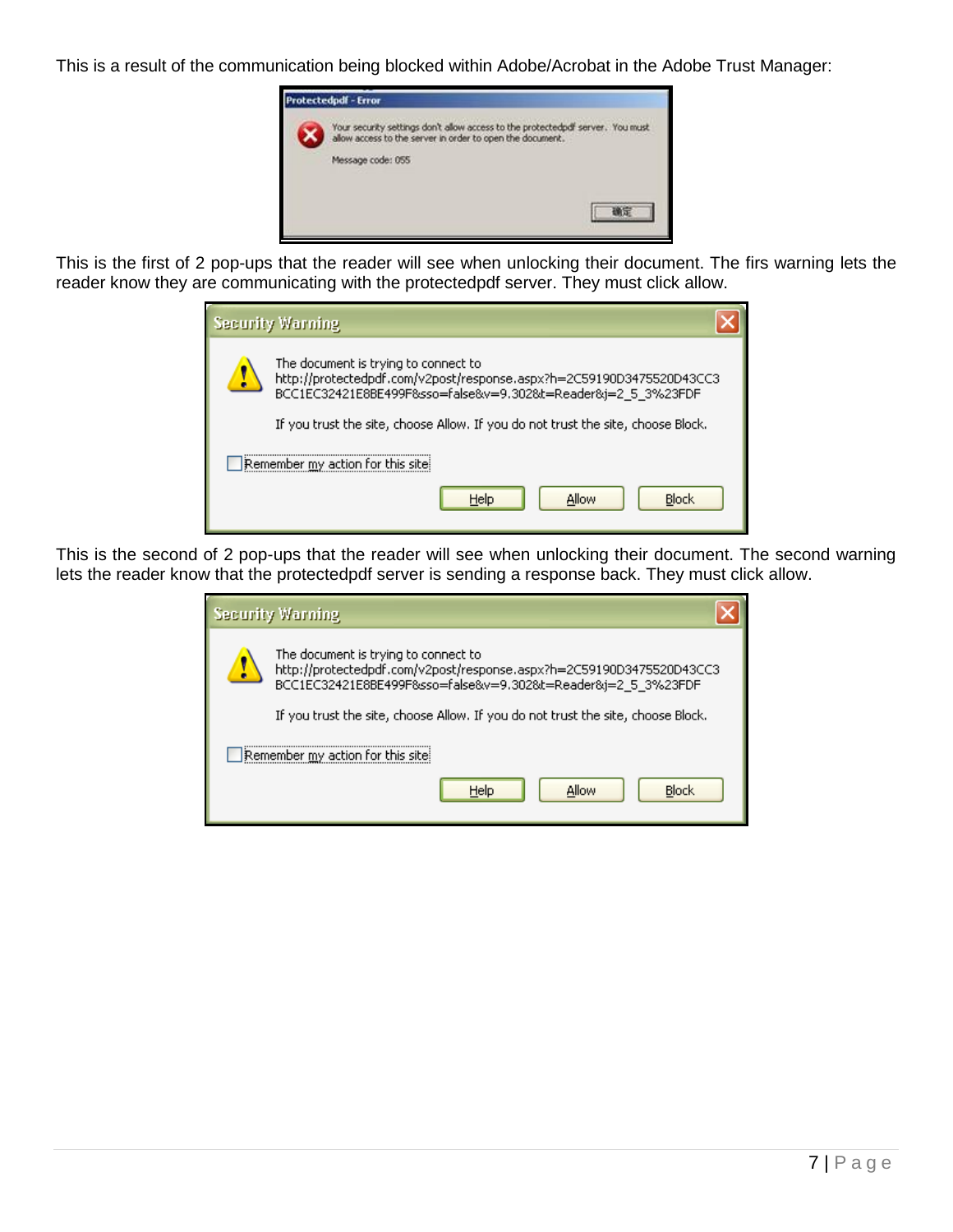The following errors are a result of a Proxy Server or Firewall:



This message tells the reader that they can not save a version of the PDF that remembers their username and password. The reader will always be required to submit their username and password. This occurs when offline days have not been granted.

| <b>Cannot Save Form Information</b>                                                                          |       |
|--------------------------------------------------------------------------------------------------------------|-------|
| Cannot Save Form Information<br>Please Note: You cannot save a completed copy of this form on your computer. |       |
| If you would like a copy for your records, please fill it in and print it                                    |       |
| Don't show again                                                                                             |       |
|                                                                                                              | Close |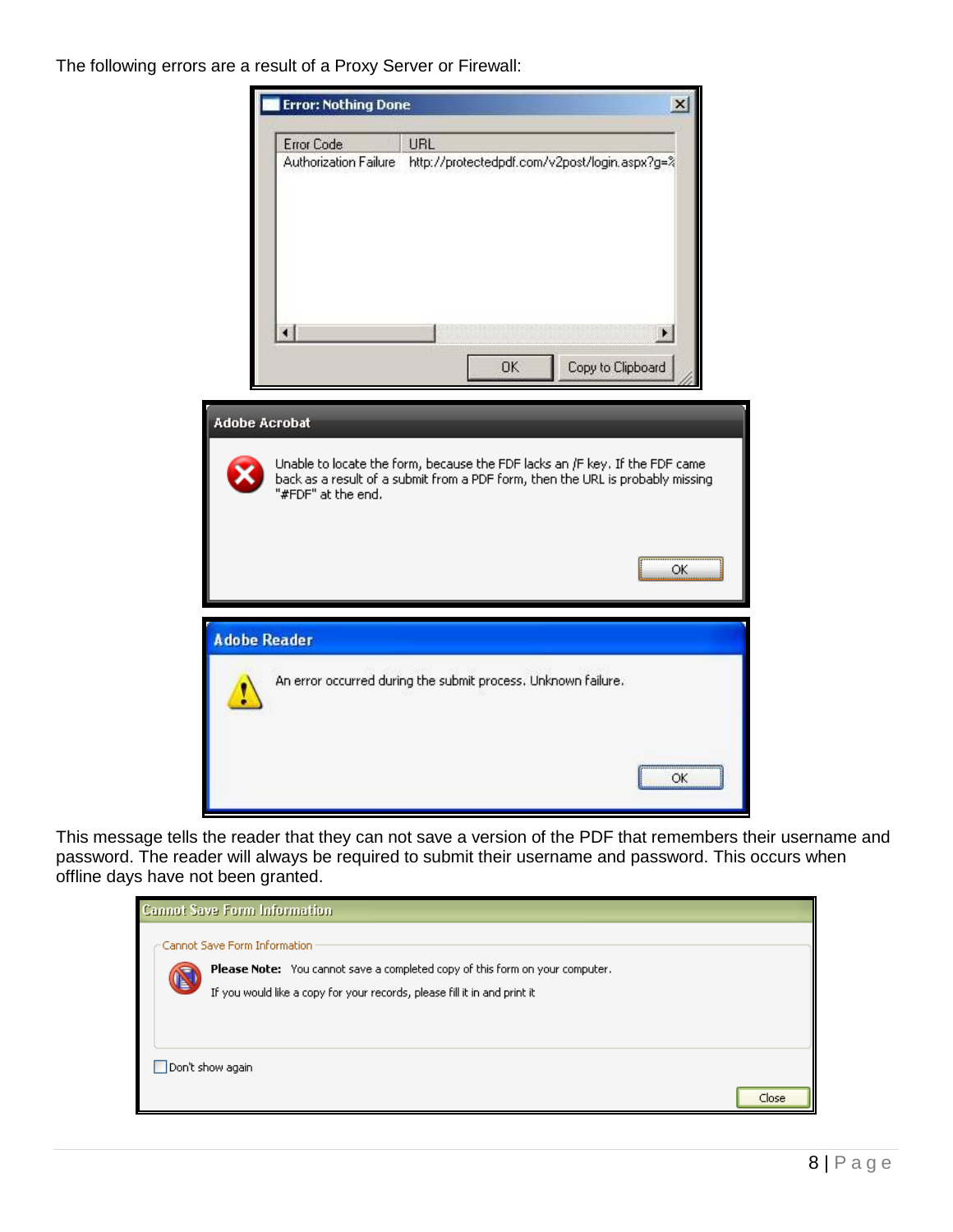There are several reasons that could cause this error message.

- Some older versions of the Adobe Reader for Mac has issue sending values over HTTP
- Some proxies/firewalls will silently alter portions of the outgoing HTTP request and strip out information that ppdf requires
- This error message is typically the result of an incompatible version of Foxit Reader. The first version that was available by Foxit that was compatible was 3.4 however the most current version available for download now is 4.3.1.

Any readers who wish to use Foxit rather than Adobe need to download the most current version available. The following link will give any readers using Windows the current version:

[Foxit Reader 4.3.1.0323](http://cdn01.foxitsoftware.com/pub/foxit/reader/desktop/win/4.x/4.3/enu/FoxitReader431_enu_Setup.exe) (exe)

It is also recommend that readers download the JavaScript support update for Foxit. The following link will provide readers using JavaScript support update:

[JavaScript Support 1.0 Build 2007.0406](http://downloads.foxitsoftware.com/getfile.php?product=Add-ons%20in%20Reader&version=1.0%20for%20JavaScript%20Support%20&language=enu&build=2007.0406&filetype=fzip&mirror=cdn01) (fzip)

| <b>Protectedpdf - Error</b> |                                                                                                                        |
|-----------------------------|------------------------------------------------------------------------------------------------------------------------|
|                             |                                                                                                                        |
|                             | Protectedpdf did not receive the document parameters required to identify your<br>document. Please contact the author. |
|                             | (LegacyDocCode=Unknown,LegacyVersion=Unknown)                                                                          |
|                             | Message code: 026                                                                                                      |
|                             | ОК                                                                                                                     |
|                             | Protectedpdf - Error                                                                                                   |
|                             | Protectedpdf did not receive the document parameters required to identify your<br>document. Please contact the author. |
|                             | (LegacyDocCode=1052-1388-17A3-000017A3,LegacyVersion=Unknown)                                                          |
|                             | Message code: 026                                                                                                      |
|                             |                                                                                                                        |
|                             | OK                                                                                                                     |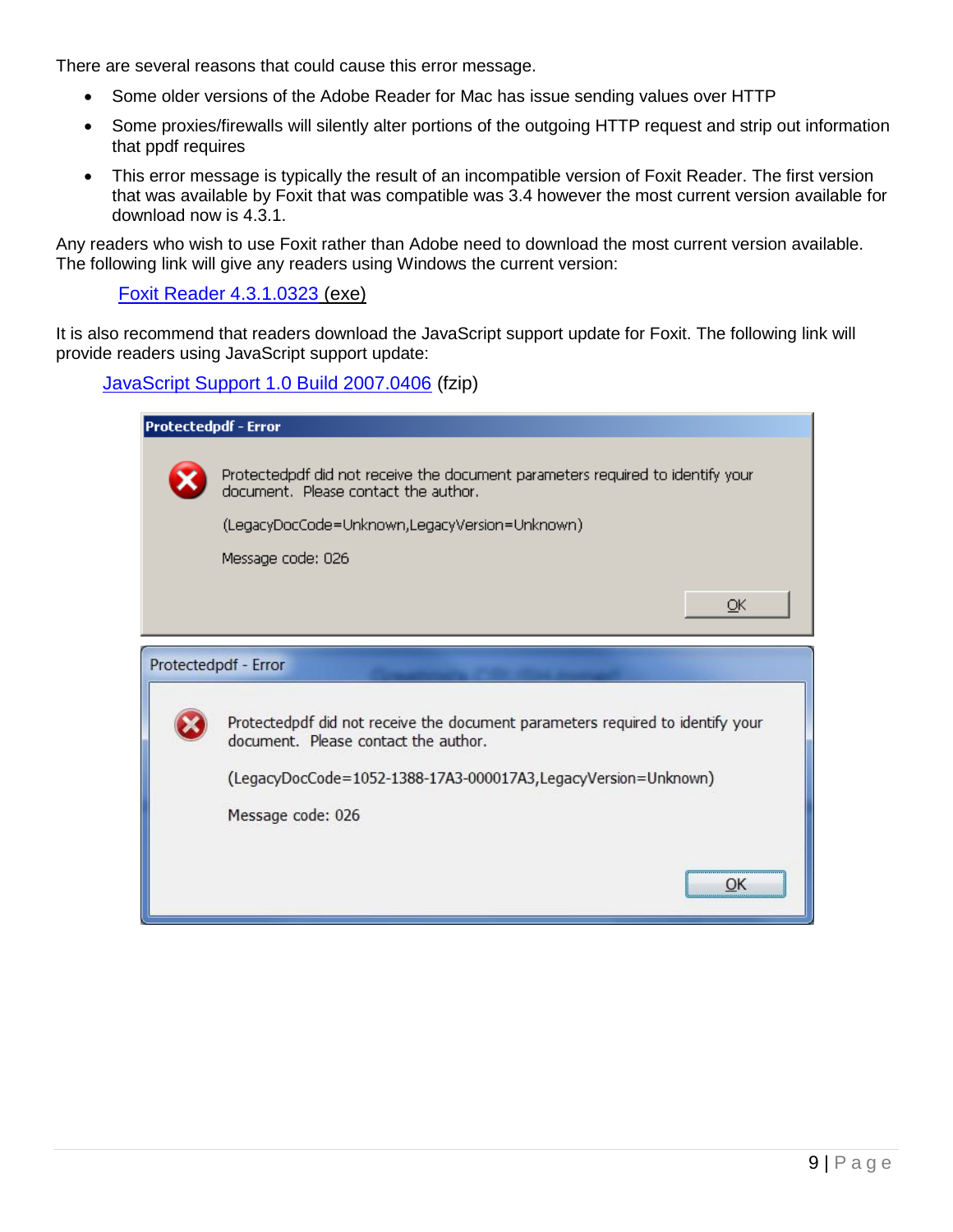# **PROXY SERVERS, FIREWALLS, ADOBE TRUST MANAGER AND PROTECTEDPDF**

### **Who we are:**

Protectedpdf is a digital rights management (DRM) solution for PDF documents that does not require the installation of a plug-in or additional software -- it works directly with the capabilities of Adobe Reader. Protectedpdf is a dynamic DRM solution. That is, the rights that a user has to a particular document are not embedded in the document itself, but can vary over time.

### **How it works:**

In order to provide this functionality, a protectedpdf document must communicate to the protectedpdf server. The protectedpdf server stores the rights information that defines which individuals have access to a given document. The communication from the document to the protectedpdf server uses the HTTP protocol over either port 80 or port 443 (depending on system configuration).

### **Why proxy servers affect the process:**

This style of communication works seamlessly in most environments. However, prior to Version 9 (for Adobe Reader) and Version 8 (for Adobe Acrobat), Adobe's software was not designed to deal with proxy servers. In these scenarios, when the protectedpdf document attempts to contact the protectedpdf server its communications are blocked. When it is unable to contact the server, for security reasons the document cannot be unlocked.

In order for protectedpdf documents to function correctly when using older versions of Adobe Reader/Acrobat, the proxy server must be configured to allow direct communication with the DNS address [http://protectedpdf.com/](http://documents.concrete.org/) on ports 80/443.

### **How to check for a proxy server:**

- 1. Open Internet Explorer (not Firefox or any other browser).
- 2. Select "Tools" from the menu bar.
- 3. Select "Internet options."
- 4. Select the Connections tab.
- 5. Click the "LAN Settings" button (near the bottom)
- 6. Check to see if the "use a proxy server..." tick box is selected.

## **Proxy Server Required Configuration Changes:**

- 1. The proxy MUST allow direct communication
- 2. With the **DNS** address *[https://protectedpdf.com/](https://ppdf.phoenix.edu/)* or *[http://protectedpdf.com/](http://ppdf.phoenix.edu/)*
- 3. On ports 80/443

## **Firewall Required Configuration Changes:**

- 1. Remove any blocks in Norton or other firewall software for *[https://protectedpdf.com/](https://ppdf.phoenix.edu/)* or *[http://protectedpdf.com/](http://ppdf.phoenix.edu/)*
- 2. The firewall MUST allow communication with *[https://protectedpdf.com/](https://ppdf.phoenix.edu/)* or *[http://protectedpdf.com/](http://ppdf.phoenix.edu/)*

## **Adobe/Acrobat Trust Manager Configuration Changes:**

- 1. Open Adobe/Acrobat
- 2. Select "Edit"
- 3. Select "Preferences"
- 4. Select "Trust Manager"
- 5. Select "Change Settings"
- 6. Remove any blocks in for *[http://protectedpdf.com/](http://ppdf.phoenix.edu/)*
- 7. Allow communication with *[http://protectedpdf.com/](http://ppdf.phoenix.edu/)*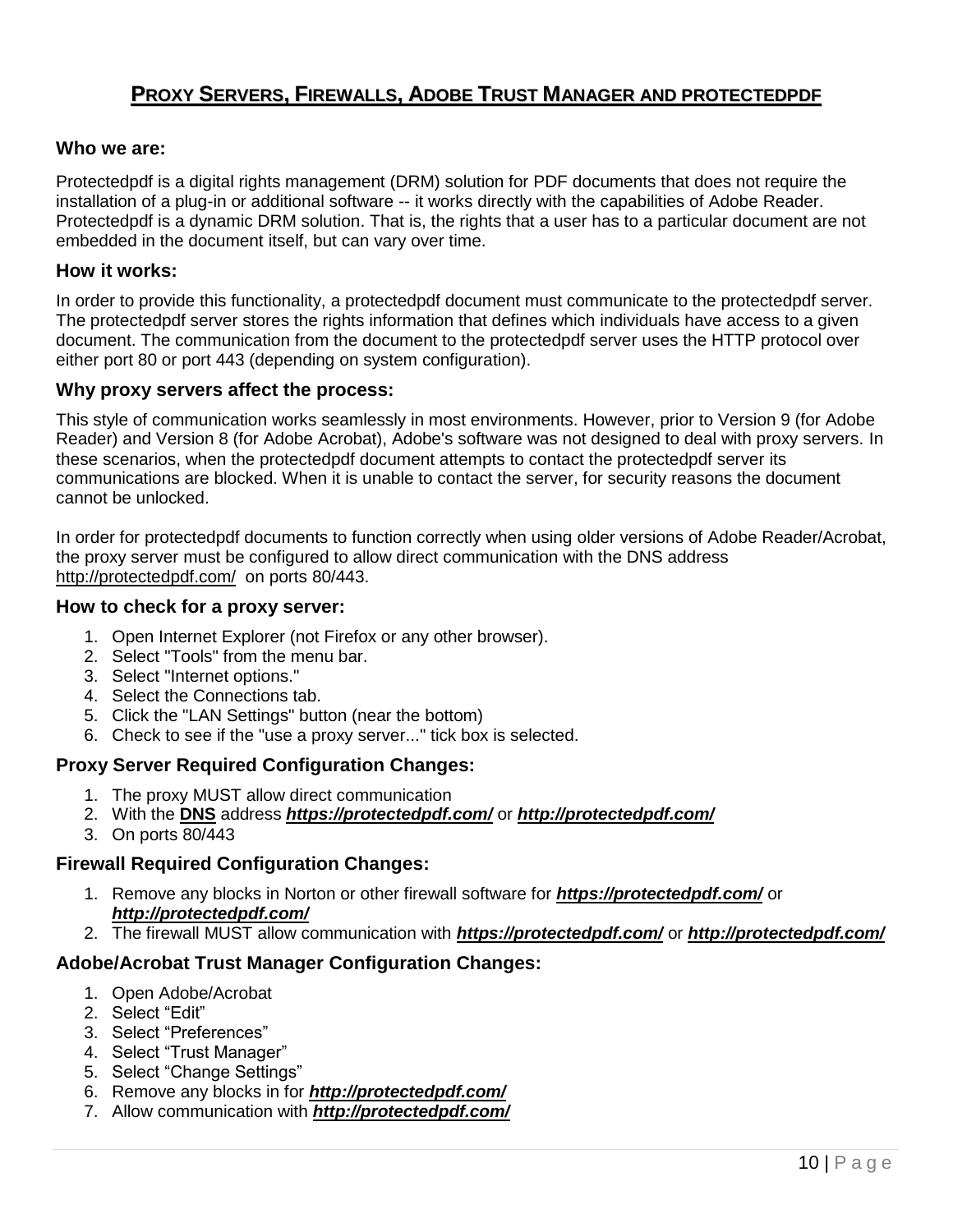# **DOCUMENT GUIDELINES FOR MAC USERS**

To view a PDF document you MUST use Adobe Reader for Mac. Mac Preview will NOT work. Mac Preview is the default PDF viewer.

- 1. How to Check Your OS Version (Mac)
	- Click on the Blue Apple and then click on About This Mac
- 2. Download and install the appropriate Adobe Reader for your operating system
- Go to<http://get.adobe.com/reader/otherversions/>
- 3. Set the default PDF viewer to Adobe Reader
	- Find any PDF document that you have on your computer, click on the document Name & click Get Info

| Name                    | Date Modified                                                                                                       |
|-------------------------|---------------------------------------------------------------------------------------------------------------------|
| How To Write a Business | Open<br>Open With                                                                                                   |
|                         | Move to Trash                                                                                                       |
|                         | Get Into                                                                                                            |
|                         | Compress "How To Write a Business Plar<br><b>Duplicate</b><br>Make Alias<br>Quick Look "How To Write a Business Pla |

• In the window that pops up, click the arrow next to Open With: if it's not already open

|                               | O O MI How To Write a Business                                                    |
|-------------------------------|-----------------------------------------------------------------------------------|
|                               | How To Write a Busi 584 KB<br><b>AND</b><br>PDF<br>Modified: Feb 25, 2003 7:52 AM |
|                               | ▼ Spotlight Comments:                                                             |
|                               |                                                                                   |
|                               | Ceneral:                                                                          |
|                               | More Info:                                                                        |
|                               | Mame & Extension:                                                                 |
|                               | ▼ Open with:                                                                      |
| The Drop Down Menu            | Preview (default)                                                                 |
| will show Adobe Reader        | ts<br>Ps Adobe Photoshop CS3                                                      |
| after it is installed in Step | ColorSync Utility                                                                 |
|                               | Core Image Fun House                                                              |
|                               | Disc Cover 2 RE (2.0)                                                             |
|                               | Disc Cover RE (1.3.1)                                                             |
|                               | DivX Converter                                                                    |
|                               | DivX Player                                                                       |
|                               |                                                                                   |

- Then from the drop-down menu where it says "Preview", choose Adobe Reader
- Change the default to Acrobat Reader for all PDFs by clicking on "Change All"

|                      | How To Write a Busi 636 KB<br>Modified: Today at 12:54 PM |  |
|----------------------|-----------------------------------------------------------|--|
| Spotlight Comments:  |                                                           |  |
| Ceneral:             |                                                           |  |
| More Info:           |                                                           |  |
|                      |                                                           |  |
| Name & Extension:    |                                                           |  |
| Open with:           |                                                           |  |
| <b>&amp; Preview</b> |                                                           |  |
| like this.           | Use this application to open all documents                |  |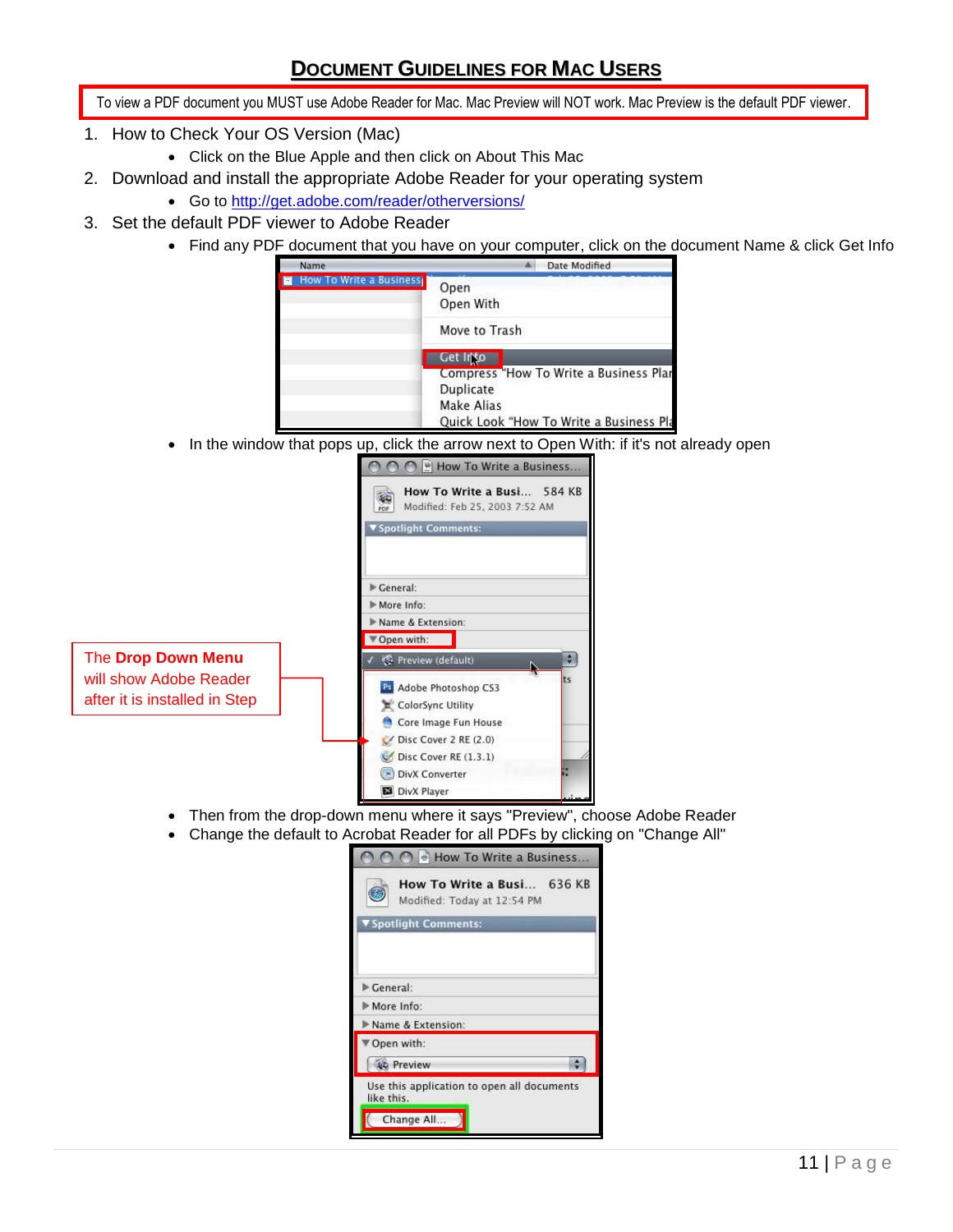# **DISABLING THE GLOBAL OBJECT SECURITY ON A MAC**

- 1. Open *Adobe Reader* and click on *Adobe Reader* in top tool bar
	- **Adobe Reader File** Window **Fdit** View Incls Help Document
- 2. Click *Preferences* in drop down menu



- 3. Select "JavaScript" in the left hand categories menu
- 4. Un-click "Enable global object security policy" and press "OK"

|                               | Preferences                                            |  |
|-------------------------------|--------------------------------------------------------|--|
| Categories:                   | JavaScript                                             |  |
| <b>Documents</b>              | Enable Acrobat JavaScript                              |  |
| <b>Full Screen</b><br>General | JavaScript Security                                    |  |
| Page Display                  | Enable menu items JavaScript execution privileges<br>m |  |
| 3D & Multimedia               | Enable global object security policy                   |  |
| Accessibility                 | JavaScript Debugger                                    |  |
| Acrobat.com                   | Show console on errors and messages<br>∩               |  |
| Forms                         |                                                        |  |
| Identity                      |                                                        |  |
| International                 |                                                        |  |
| Internet<br><b>JavaScript</b> |                                                        |  |
| Measuring (2D)                |                                                        |  |
| Measuring (3D)                |                                                        |  |
| Measuring (Geo)               |                                                        |  |
| Multimedia (legacy)           |                                                        |  |
| Multimedia Trust (legacy)     |                                                        |  |
| Reading                       |                                                        |  |
| Search                        |                                                        |  |
| Security                      |                                                        |  |
| Security (Enhanced)           |                                                        |  |
| Spelling                      |                                                        |  |
| ÷<br>Trackar                  |                                                        |  |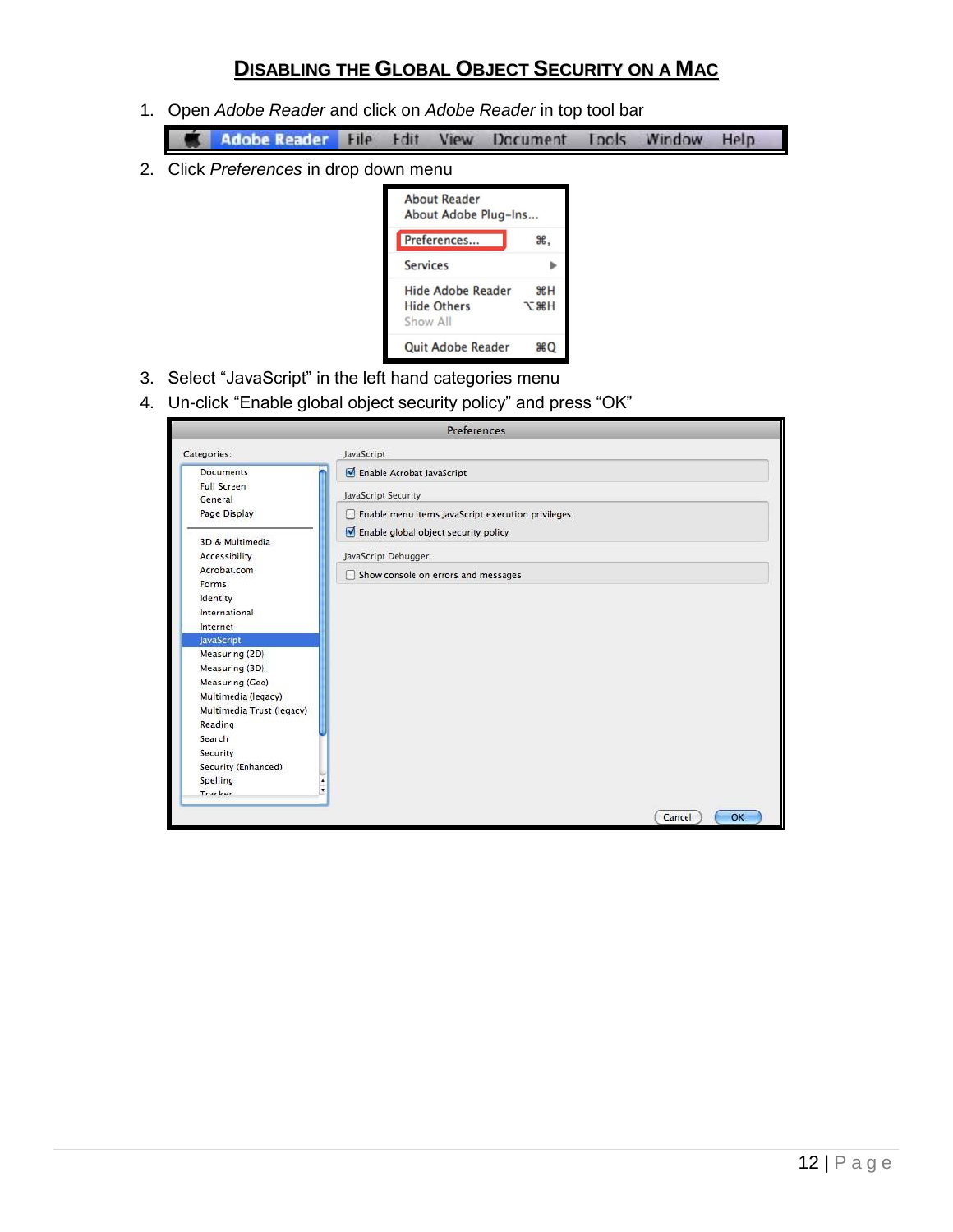# **GLOBAL OBJECT SECURITY POLICY INFORMATION FOR WINDOWS USERS**

In the JavaScript section of Acrobat preferences, there is a new check box called Enable Global Object Security Policy (select Edit > Preferences > JavaScript).

When this preference is checked (the default), each time a global property is written, the origin that set it is remembered. Thereafter, only origins that match can access the variable. For files, this means that only the file that set the variable can access it. For documents from URLs, it means that only the host that set it can access the variable.

When not checked, documents from different origins can access the variable, which was the behavior in versions prior to Acrobat Reader 8.

## **DISABLING THE GLOBAL OBJECT SECURITY POLICY**

To disable the global object security policy, follow these steps:

- Open Adobe Reader
- From the menu bar, select Edit > Preferences
- On the left-hand sidebar, select JavaScript
- Make sure the "Enable global object security policy" option is unchecked
- Click the OK button
- Close Adobe
- Re-open the document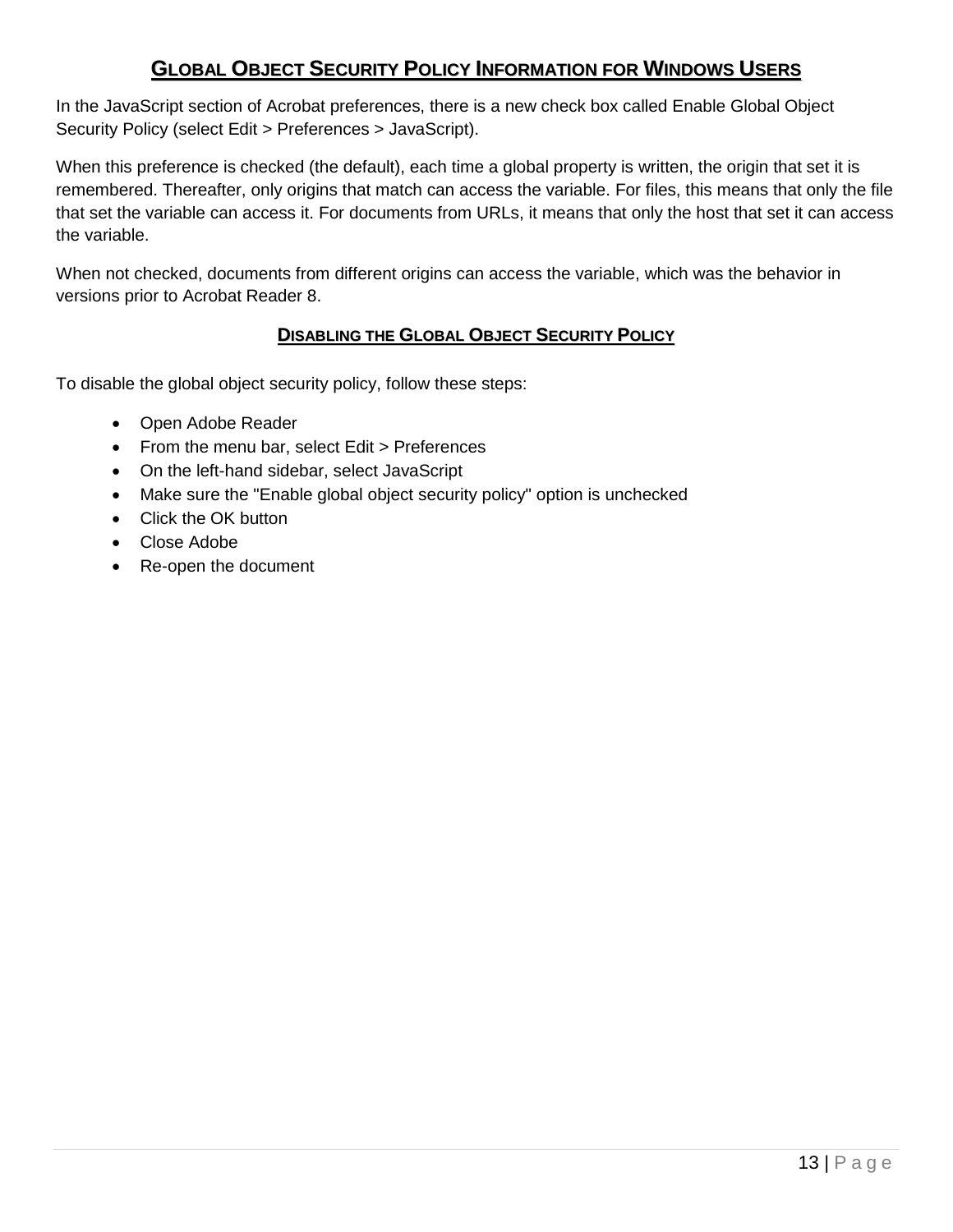# **ADOBE JAVASCRIPT COOKIE FILES AND PROTECTEDPDF**

When a reader opens and unlocks a protectedpdf document we assign a computer ID that is placed in the Adobe JavaScript cookie. This cookie lives in the same location that Adobe is installed which is typically the C: drive. Due to where the cookie lives this directly affects where the document should reside. Whenever a reader receives a file they should save a copy of the file to the hard drive of the computer they will be using.

The following list is the common ways documents are sent and when opened from any of these locations a new computer id will be assigned every time:

- Flash drive
- Email attachment
- CD/DVD
- Link to a website

The reader must save a copy of the file to the hard drive once they receive it to avoid multiple computer ids' being assigned.

When multiple computer id's are assigned the readers will use up their designated computer limit.

The file can be saved to network drives, servers, cloud based servers, or virtual drives but these locations will cause multiple computer ids to be assigned and computer limits to be exceeded. The file should be saved to the C: drive as the permanent location.

| My Computer                                        |                             |                                                            |                        |                  |
|----------------------------------------------------|-----------------------------|------------------------------------------------------------|------------------------|------------------|
| Eile<br>Tools<br>Help<br>Edit<br>View<br>Favorites |                             |                                                            |                        | 4                |
| <b>Back</b><br>Search                              | <b>はめ×り</b><br>Folders<br>c | $\overline{\mathbf{m}}$                                    |                        |                  |
| Address<br>My Computer                             |                             |                                                            |                        | $\Rightarrow$ Go |
| Name                                               | Type                        | Total Size                                                 | Free Space<br>Comments |                  |
| <b>Hard Disk Drives</b>                            |                             | This is the location the file should live for each reader. |                        |                  |
| Cocal Disk (C:)                                    | Local Disk                  | 232 GB                                                     | 184 GB                 |                  |
| <b>Devices with Removable Storage</b>              |                             |                                                            |                        |                  |
| $\bigcirc$ Audio CD (D:)                           | CD Drive                    | 0 bytes                                                    | 0 bytes                |                  |
| <b>Network Drives</b>                              |                             |                                                            |                        |                  |
| C games on 'perseus' (G:)                          | Network Drive               | 447 GB                                                     | 305 GB                 |                  |
| $\geq$ installs on 'proclus' (I:)                  | Network Drive               | 1.36 TB                                                    | 857 GB                 |                  |
| music on 'perseus' (M:)                            | Network Drive               | 447 GB                                                     | 305 GB                 |                  |
| Liga on 'proclus' (Q:)                             | Network Drive               | 465 GB                                                     | 140 GB                 |                  |
| Schared on 'proclus' (S:)                          | Network Drive               | 465 GB                                                     | 140 GB                 |                  |
| videos on 'perseus' (V:)                           | Network Drive               | 447 GB                                                     | 305 GB                 |                  |
| documents on 'proclus' (Y:)                        | Network Drive               | 465 GB                                                     | 140 GB                 |                  |
| sonyab on 'proclus\users' (Z:)                     | Network Drive               | 1.36 TB                                                    | 857 GB                 |                  |
|                                                    |                             |                                                            |                        |                  |
|                                                    |                             |                                                            |                        |                  |
|                                                    |                             |                                                            |                        |                  |
|                                                    |                             |                                                            |                        |                  |
|                                                    |                             |                                                            |                        |                  |
|                                                    |                             |                                                            |                        |                  |
|                                                    |                             |                                                            |                        |                  |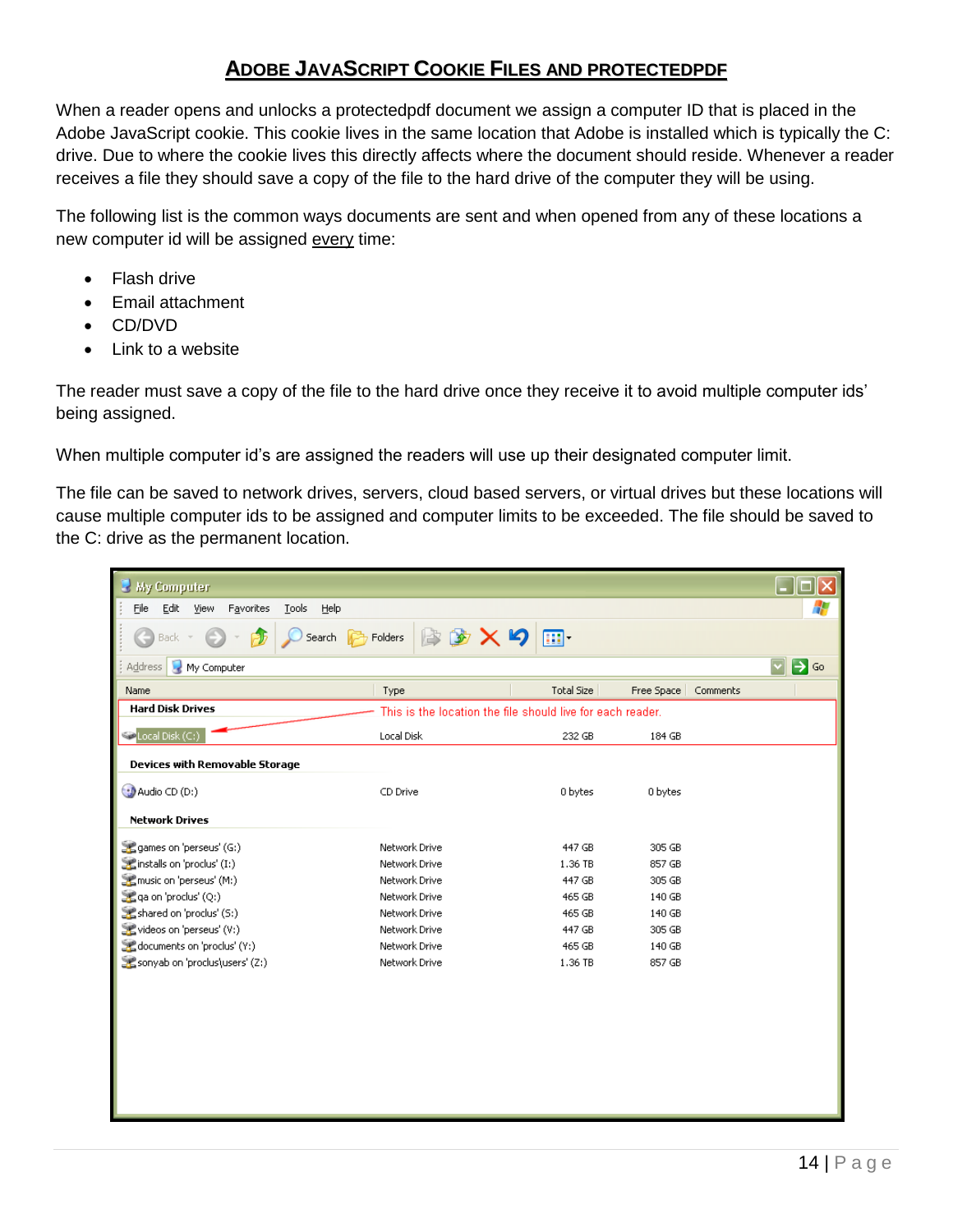# **CLEARING JAVASCRIPT COOKIES (XP, VISTA, & MACS)**

### **WINDOWS XP -** follow these steps to clear the JavaScript cookies:

- 1. Close all instances of Adobe currently open
- 2. Select **Start** and open **My Computer**
- 3. Click on **Tools**
- 4. Select **Folder Options**
- 5. Select the **View** tab
- 6. Select **Show hidden files and folders**
- 7. Click on your **C:** drive
- 8. Open **Documents** and Settings
- 9. Open your **<windows user>** folder
- 10. Open **Application Data** folder
- 11. Open **Adobe** folder
- 12. Open **Acrobat** folder
- 13. Open your **<acro version>** folder
- 14. Open the **JavaScripts** folder
- 15. Delete both the **glob.js** & **glob.settings.js** files inside the folder

**WINDOWS VISTA -** follow these steps to clear the JavaScript cookies:

*Please Note: changing your view may be required; to change the view: go to Organize, layout, show menu bar; to show hidden files and folders: go to folder options, show hidden files and folders*

- 1. Close all instances of Adobe currently open
- 2. Select **Start**
- 3. Open **My Computer**
- 4. Click on your **C:** drive
- 5. Open the **Users** folder
- 6. Open your **<windows user>** folder
- 7. Open the **AppData** folder
- 8. Open the **Roaming** folder
- 9. Open the **Adobe** folder
- 10. Open the **Acrobat** folder
- 11. Open your **<acro version>** folder
- 12. Open the **JavaScripts** folder
- 13. Delete both the **glob.js** & **glob.settings.js** files inside the JavaScripts folder

### **MAC OSX & LEOPARD -** follow these steps to clear the JavaScript cookies:

- 1. Close all instances of Adobe currently open
- 2. Load up **Finder**
- 3. Under **Places** select your **<Mac user>** on the left navigation panel
- 4. Open the **library**
- 5. Open the **Acrobat User Data**
- 6. Open the **<acro version>**
- 7. Open the **\_x86**
- 8. Open the **JavaScripts**
- 9. Delete both the **glob.js** & **glob.settings.js** files inside the JavaScripts folder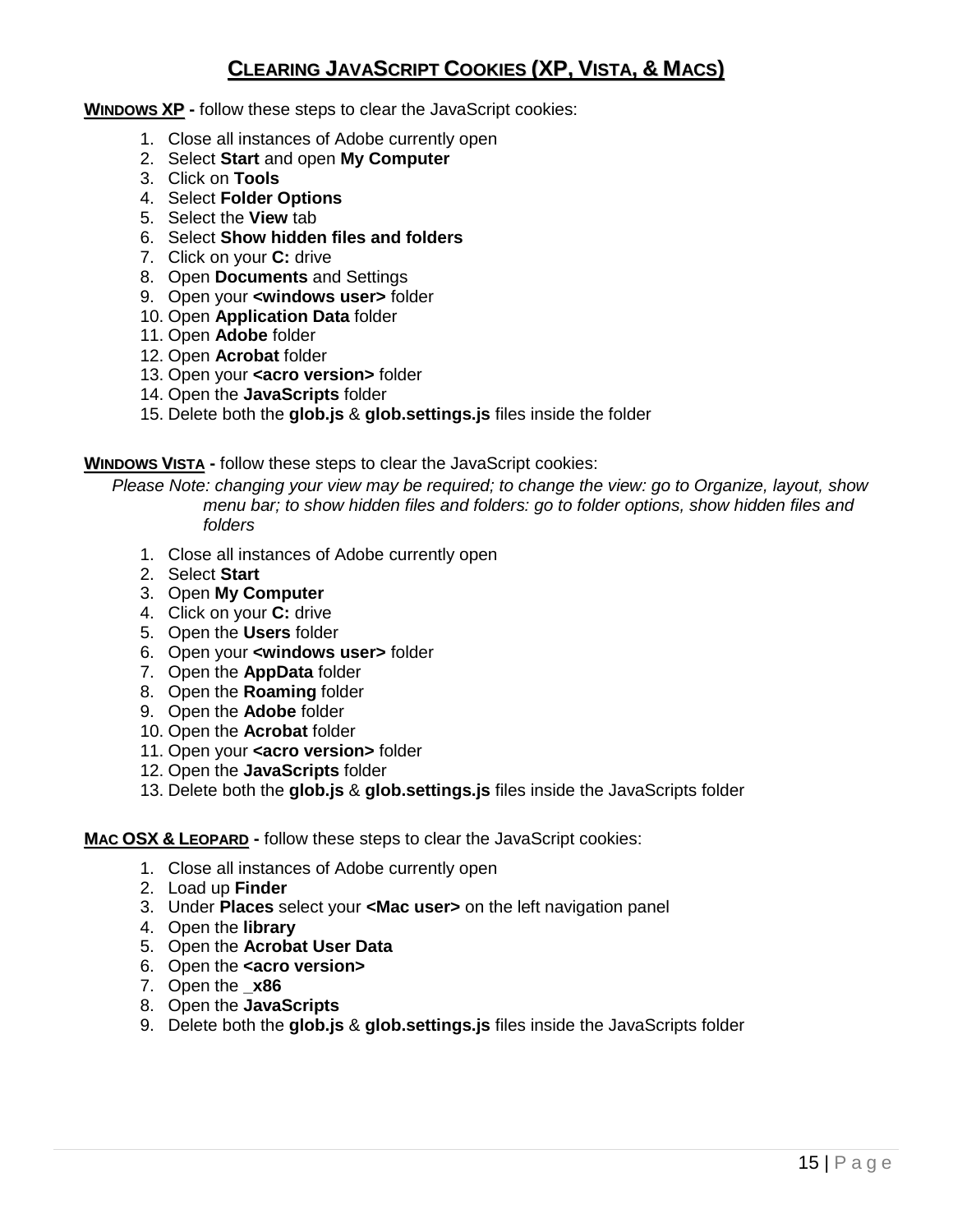# **DISABLE SAFE READING MODE IN FOXIT READER**

In Foxit Reader, there is a setting called Safe Reading Mode. When this setting is enabled, users will receive this message when they attempt to unlock a document:



To disable the Foxit's Safe Reading Mode, follow these steps:

- 1. Click on Tools…Preference
- 2. Click on Trust Manager
- 3. Uncheck "Enable Safe Reading Mode" and click OK

| Preferences                                                                                                                                                                                                                 | $\mathbf{x}$                                                     |
|-----------------------------------------------------------------------------------------------------------------------------------------------------------------------------------------------------------------------------|------------------------------------------------------------------|
| Commenting<br>Documents<br>Forms<br><b>Full Screen</b><br>General<br>History<br>Internet<br><b>Internet Search</b><br>JavaScript<br>Languages<br>Page Display<br>Reading<br><b>Signature</b><br>Trust Manager<br>Typewriter | <b>Trust Manager</b><br>Enable Safe Reading Mode<br>Cancel<br>OK |
|                                                                                                                                                                                                                             |                                                                  |